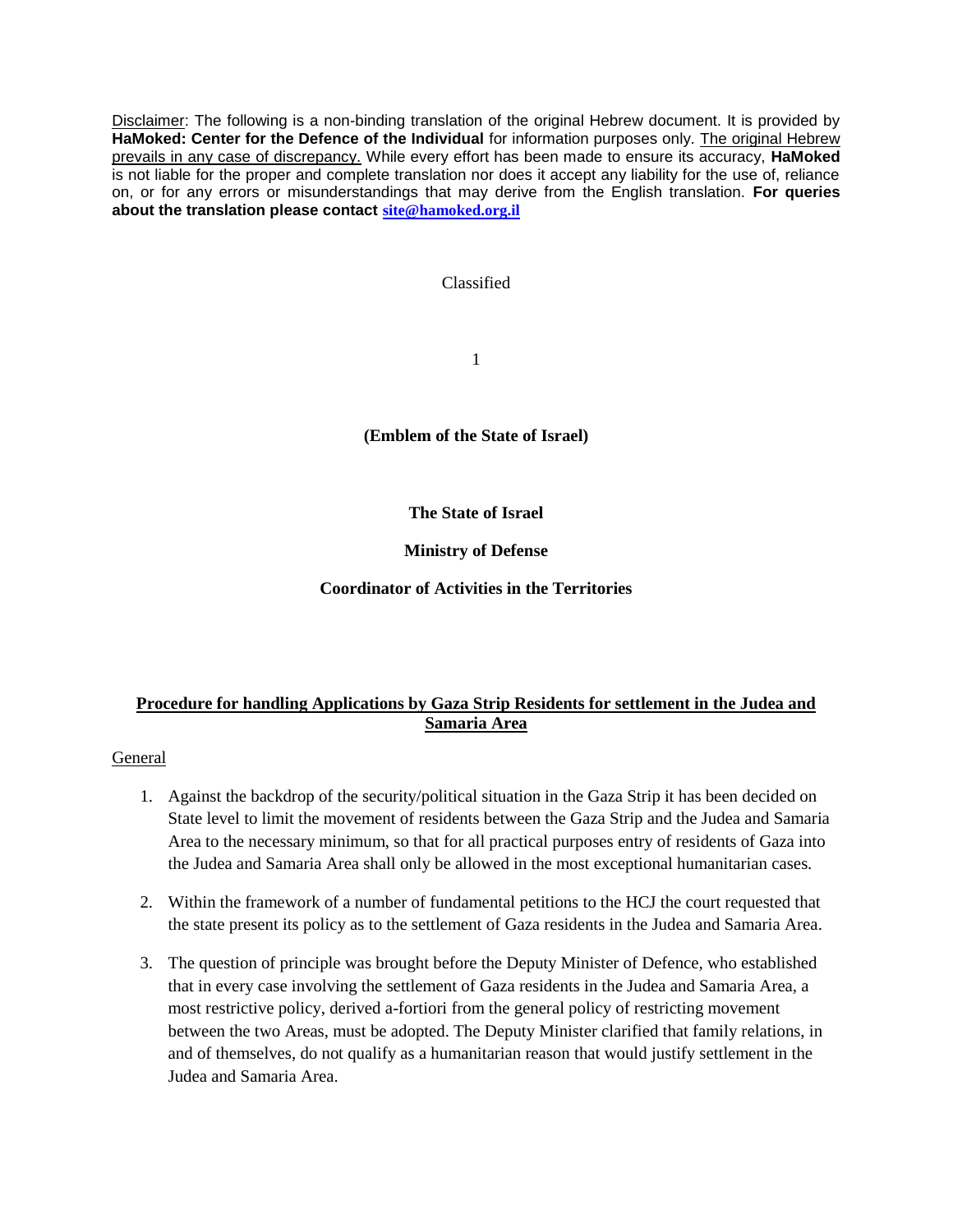- 4. Pursuant to the guidelines of the Deputy Minister of Defence, working procedures and criteria for examining applications for settlement by Gaza residents in the Judea and Samaria Area have been put in place. The criteria, detailed below, were established after balancing the humanitarian needs of residents of Gaza against security needs.
- 5. According to security/political situation assessments carried out from time to time, a quota for the maximum number of applications processed in a year may be put in place, and processing of existing applications may ceased or altered.

## **Applications by Gaza Strip Residents for Settlement in the Judea and Samaria Area**

### **The Administrative Track for Transferring Applications**

- 6. The Coordinator of Government Activities in the Territories shall examine applications by residents of Gaza (that is – individuals registered in the Palestinian population registry as a resident of Gaza) who wish to settle in the Judea and Samaria Area (hereinafter: the "**application**") which shall be transferred by the Palestinian Authority via the Director General of the Office for Civilian Affairs directly to the Coordinator of Government Activities in the Territories. Applications that are not transferred through this administrative track will not be examined on their merits.
- 7. Only reasoned applications which relate in detail to the humanitarian justifications that underlie them, and to which all the relevant documentation supporting the application and verifying its contents has been attached, shall be examined by the Coordinator for Government Activities in the Territories. Unreasoned and unsubstantiated applications shall not be examined on their merits and shall be returned to the Palestinian Authority for the purpose of supplementing the details.

### **Criteria for Examining Applications**

- 8. The prerequisite for initiating a proceeding for granting the permit requested in the application is the absence of a security preclusion, determined by a security screening (conducted by the Israel Police and the Israel Security Agency) of both the Gaza resident and the resident of the Judea and Samaria Area.
- 9. Initiating a proceeding for granting the permit requested in the application will only be facilitated when it involves cases of family members of the first degree (spouses, parents to minor children, minor children, elderly parents above the age of 65 (hereinafter: "**relatives**") of residents of the Judea and Samaria Area (resident of the Judea and Samaria Area – a person registered in the Palestinian population registry as a resident of the Judea and Samaria Area and who lives there permanently) whose cases present objective humanitarian circumstances, as a consequence of which they are unable to continue living in Gaza, and the solution to their humanitarian needs lies exclusively in the Judea and Samaria Area.
- 10. Once these prerequisites have been met, the application must fall within the following **alternate** criteria: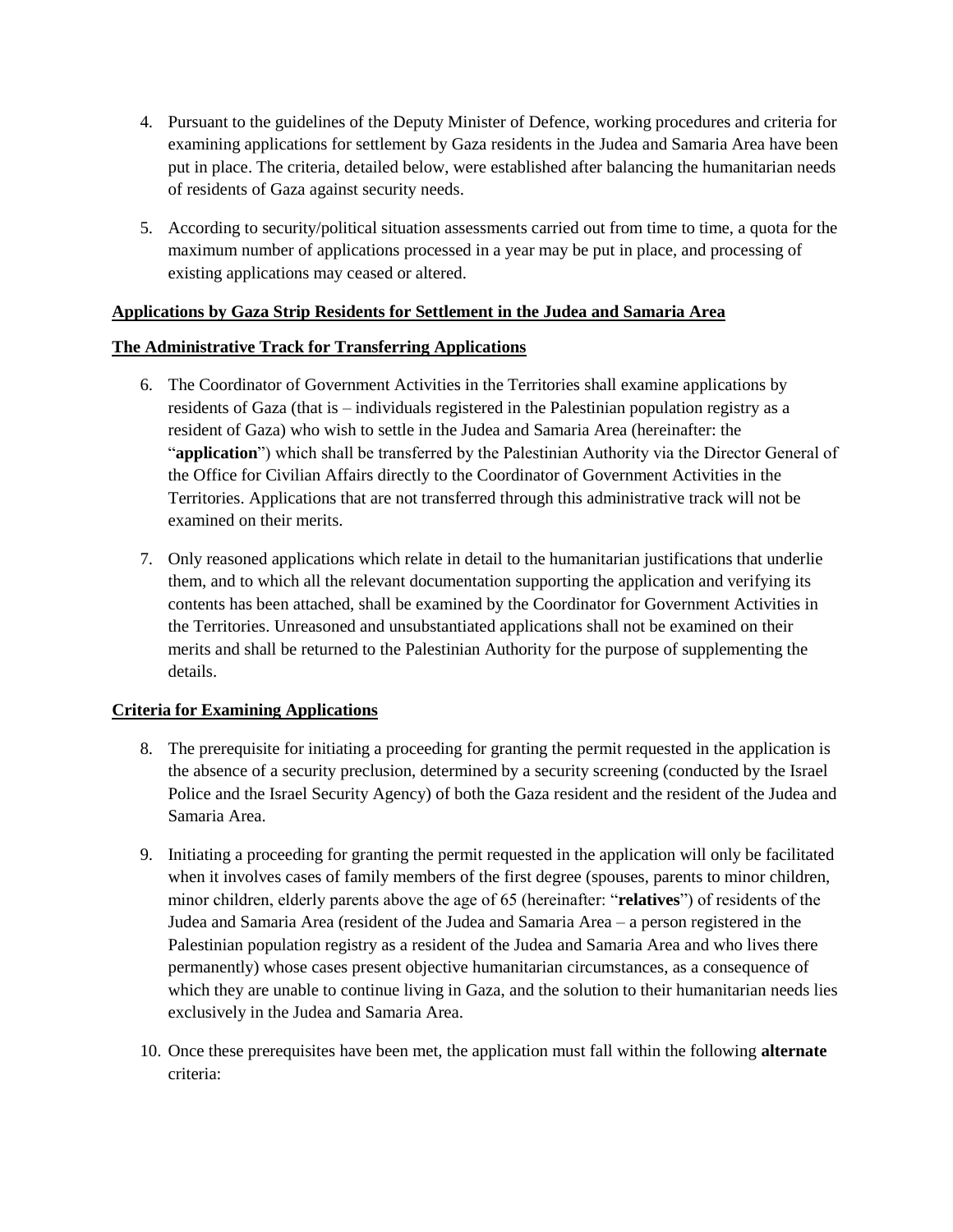- A. A resident of Gaza who is suffering from an ongoing (chronic) medical condition which necessitates care by a family member who is a resident of the Judea and Samaria Area, and who has no other family member (of the first or second degree) who is a resident of Gaza who is able to care for the patient. Where needed, the nature and scope of the existing relationship with the relative who is a resident of the Judea and Samaria Area shall be examined in relation to the nature and scope of the relationship with other relatives in the Gaza Strip. For purposes of this procedure, second degree relatives are: grandfather, grandmother, grandson or granddaughter.
- B. A minor resident of Gaza who is under 16 years of age, where one of his parents, who was a resident of Gaza, passed away and the other parent is a resident of the Judea and Samaria Area. On this matter the nature and scope of the relationship with other relatives in the Gaza Strip will be examined.
- C. An elderly person (above the age of 65) who is a resident of Gaza and who requires nursing care and supervision by a relative who is a resident of the Judea and Samaria Area, and there is no other relative, of the first degree, who is a resident of Gaza who is able to provide such care. In the event that it is necessary, the nature and scope of the existing relationship with the relative who is a resident of the Judea and Samaria Area shall be examined in relation to the nature and scope of the relationship with other relatives in Gaza.
- 11. The Coordinator of Government Activities in the Territories has discretion to review an application for settlement on its merits, according to the circumstances of the specific application, even if it does not fall within any of the three alternatives cited in section 10 above, provided that there is no security preclusion as stipulated in section 8 above; that the applicant is a first or second degree relative of the West Bank resident and that the application presents exceptional humanitarian circumstances due to which the applicant is no longer able to continue living in the Gaza Strip. It is clarified that marriage or parenthood of shared children will not, as the sole grounds, be considered exceptional humanitarian circumstances warranting settlement in the Judea and Samaria Area.
- 12. In the event that it is necessary, the applicants shall be summoned for an interview with the Coordinator of Government Activities in the Territories for the purpose of further examining the humanitarian need underlying the application.

### **Multi Stage Proceeding**

- 13. Status in the Judea and Samaria Area will not be granted automatically.
	- A. Gaza residents, whose passage to the Judea and Samaria Area has been approved pursuant to the aforesaid, shall, at the first stage, be granted a six-month stay-permit. Thereafter, subject to meeting the prerequisites with the conditions stipulated in Chapter 2 [*sic*] above, the permit will be extended, by application, for six additional months.